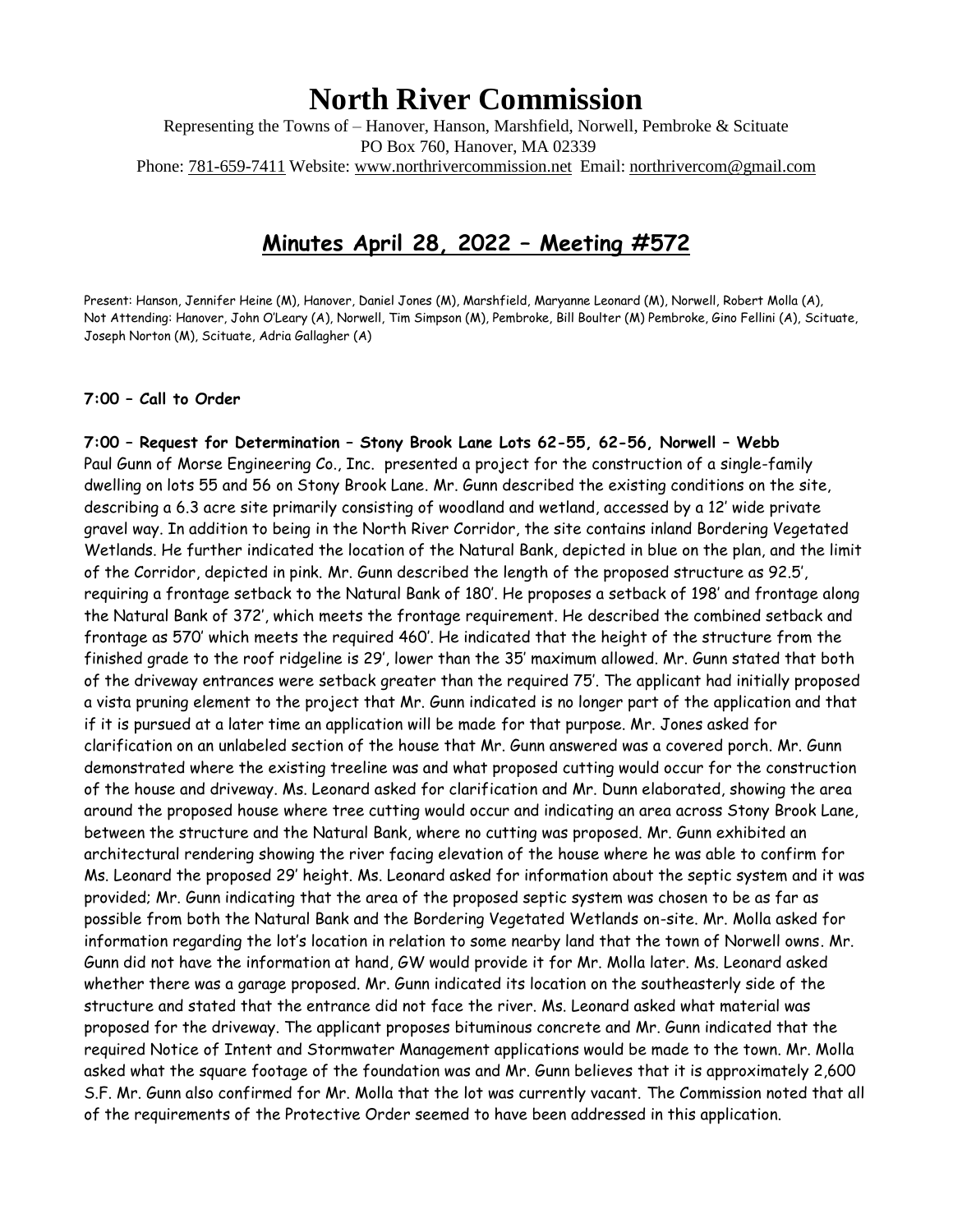#### **Page 2 NRC-572-4/28/22**

A motion was made and seconded that the project presented was an "Allowed Use." The motion passed unanimously.

Plans/Documents referenced: Engineering: "Plan to Accompany NRC Filing, Lots 55 & 56 Stony Brook Lane (Assessor's Parcel: 16D-62-55 & 56), Norwell, Massachusetts, Prepared for Greg Webb, Dated: 3/24/2022, Scale: 1" = 40', Morse Engineering Co., Inc, Gregory J. Morse, P.E."; Architectural: "New Home, Lot 55, Stony Brook Lane, Norwell, MA, A1-Plans, Dated: 3/21/22, Scale: 3/16" = 1'-0", Narlee Design";" New Home, Lot 55, Stony Brook Lane, Norwell, MA, A-2-Front Elevation, Dated:  $4/1/22$ , Scale:  $\frac{1}{4}$ " = 1'-0", Narlee Design."

### **7:15 – Special Permit – 26 River Road, Hanover – Phillips**

Darren Grady and Dillon Brady from Grady Consulting LLC presented a project for the construction of an addition to an existing structure within 100 ft of the Natural Bank of the North River. Mr. Brady reviewed the proposed plan, describing the existing configuration of the dwelling and detailing what the addition would consist of. He indicated that the proposed addition was a second-floor addition that would add 6' to the existing height of the structure, from 24' to 30'. No addition in length is proposed, nor is the building setback to the Natural Bank altered. Mr. Brady indicated that the addition would result in a 19% increase in the visual impact of the structure as viewed from the river. Mr. Jones pointed out that, relatively speaking, the house is one of the smaller in the area and that the increase is starting from a low figure to begin with, that a 19% increase is not very much considering its current area. Ms. Leonard asked for additional details regarding the addition. Mr. Brady provided them, indicating what portion of the roof would be heightened and which part would remain unchanged. No abutters were present to comment. The Commission confirmed that 25% was generally the maximum allowable increase, with some flexibility allowed for smaller structures where the overall area being considered is less substantial. A motion was made and seconded that a Special Permit be issued for the project described. The motion passed unanimously. Plans/Documents referenced: "Plot Plan for Addition, #26 River Road, Hanover, Massachusetts, Prepared for Kimberly A. Phillips, 21 Lamplighter Lane, South Easton, MA 02375, Dated: March 18, 2022, Scale: 1" =20', Grady Consulting, LLC, Darren M. Grady, P.E., Timothy R. Bennett, P.L.S."

### **7:30 – Request for Determination – 224 Water Street, Pembroke – Currier & Richards**

Brad Holmes from Environmental Consulting & Restoration, LLC presented a plan for the construction of a footpath/boardwalk within the 300' North River Corridor. Mr. Holmes described the location and configuration of the lot. He noted that they had completed a Notice of Intent with the town's Conservation Commission. He briefly described aspects of the project that were outside the North River Corridor. In the Corridor, the applicant proposes a mix of footpath and boardwalk to access the river. The boardwalk would be constructed in swampier areas and would be 3' wide and slightly elevated above the surface on posts. The footpath/boardwalk will stop as it approaches the natural bank of the river to serve as an access point for the future construction of a pier/dock/float. Mr. Holmes assured the Commission that the appropriate agencies, including the Commission, would receive applications for the anticipated pier/dock/float when the applicants were ready to move forward with that project. Ms. Heine asked for clarification about the depiction of the path on the presented plan. Mr. Holmes indicated that the path was colored one way to denote areas where it was in a Bordering Vegetated Wetlands and another way to denote where the path was in an Upland area. Mr. Jones noted that it seemed unclear where the Natural Bank was shown on the plan. Mr. Holmes elaborated what the lines on the plan indicated, pointing out where he had delineated the natural bank and the corridor line. Ms. Leonard asked how high the boardwalk would be. Mr. Holmes stated that it would be approximately one foot above the wetland. Mr. Molla asked for clarification on the project's location in relation to other recent projects in the area and it was given. Ms. Leonard asked if there was an existing path on the site. Mr. Holmes indicated there was a rough path existing that they would follow and that they would meander the path as necessary to avoid trees. Ms.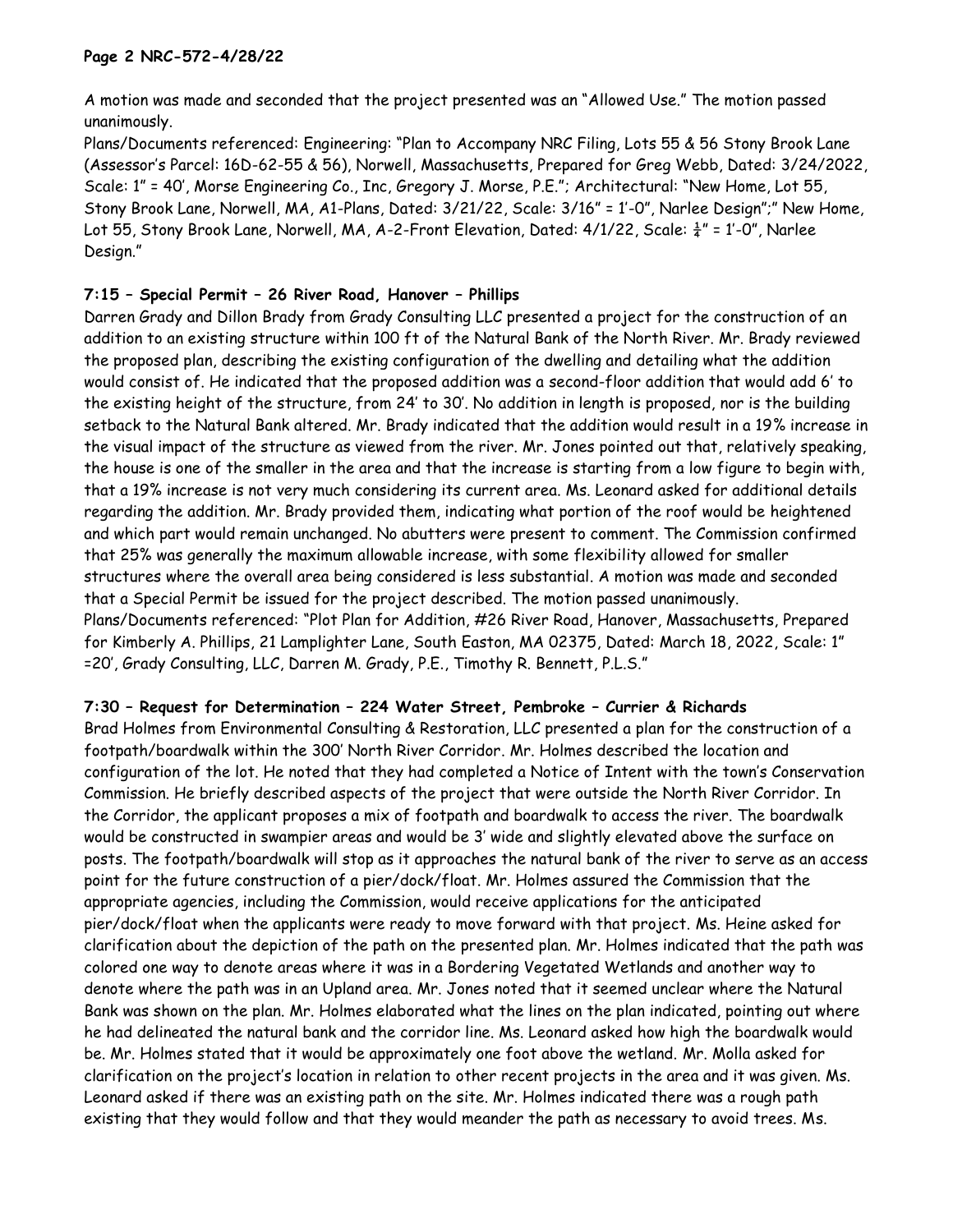### **Page 3 NRC-572-4/28/22**

Heine asked for confirmation that trees would not be cut down and it was given, Mr. Holmes noting that it would create more work to cut and remove trees than simply meandering the path around trees. Mr. Jones asked where the boardwalk would stop, suggesting that at a certain point, standards for the height of a pier within the bounds of the natural bank would apply. Mr. Holmes stated that the path would stop well short of the natural bank. A motion was made and seconded that the project presented was an "Allowed Use." The motion passed unanimously.

Plans/Documents referenced: "Plan of Land Prepared for Christina Currier and Robert Richards, 224 Water Street, Pembroke, MA., Dated: 06 Feb 22, Scale: 1" =40', Moran Surveying Incorporated, Stephen F. Moran, P.L.S."

#### **7:45 – New Business**

- 1. Minutes approved for March 24, 2022 meeting.
- 2. Administrators Report Administrator Gary Wolcott (GW) reported on…
	- 88 Stony Brook Lane, Norwell Received a copy of the Chapter 91 Waterways License.
	- 3 Trouant's Island, Marshfield Received the requested detail plan that showed the total width of the structure as viewed from the river, including decks and steps.
	- 69 Neal Gate Street, Scituate Discussed a Release of a Cease & Desist Order issued against this property in 1994. The Order had been given for unpermitted vegetative cutting. Upon restoration, an original Release had been given to the homeowner but had never been recorded at the Registry of Deeds, meaning that the Cease & Desist Order was still on record. The current, different owner's attorneys uncovered this in a title search and asked that a new Release be issued. An original Release of Cease & Desist Order was drafted, signed by the Chair and Vice-Chair and provided to the attorney.
	- 251 Damon's Point Road, Marshfield Received a copy of a monitoring report for the restoration plan for the non-compliant vegetative cutting that had occurred. The report indicated that the new vegetation had taken hold and continuing to grow.
	- 22 Salt Meadow Lane, Scituate Applicant has completed restoration plans but is still waiting for his architectural plans; he will schedule a hearing with the Commission when they are finished.
	- Recent municipal filings of Corridor properties Projects previously reviewed, currently under review or expected to come under review by the North River Commission. Hanover, 26 River Road, Conservation Commission for addition currently under review. Marshfield, 76 Carolyn Circle, Conservation Commission for dock project, 64 Little's Lane, Conservation Commission and ZBA for dock project, Norwell, Lots 55 and 56 Stony Brook Lane, Conservation Commission for house construction currently under review, 46 Bridge Street, Conservation Commission for Dock repair, 22 Salt Meadow Lane, Conservation Commission for restoration plan of vegetative cutting,
	- Real Estate transactions in the Corridor 124 Brigantine Circle, Norwell, 474 Spring Street, Marshfield, 78 Stony Brook Lane, Norwell – Welcome letters sent.
	- Site Visits None.
	- Salmond School needs the office space that the Commission had been using for other purposes and has asked the Commission to relocate. They have arranged some office space at the offices of the Hanover DPW at the Water Filtration Plant on Pond Street Hanover. GW is in the process of moving the office with the intention of completing it by the end of April. He suggests that the proposed space will serve temporarily but believes that a longterm solution should be sought. The proposed location will be unable to service walk-ins from the public as the office is at the rear of the building and requires walking through some of the machinery of the plant and is thus not suitable for public access.